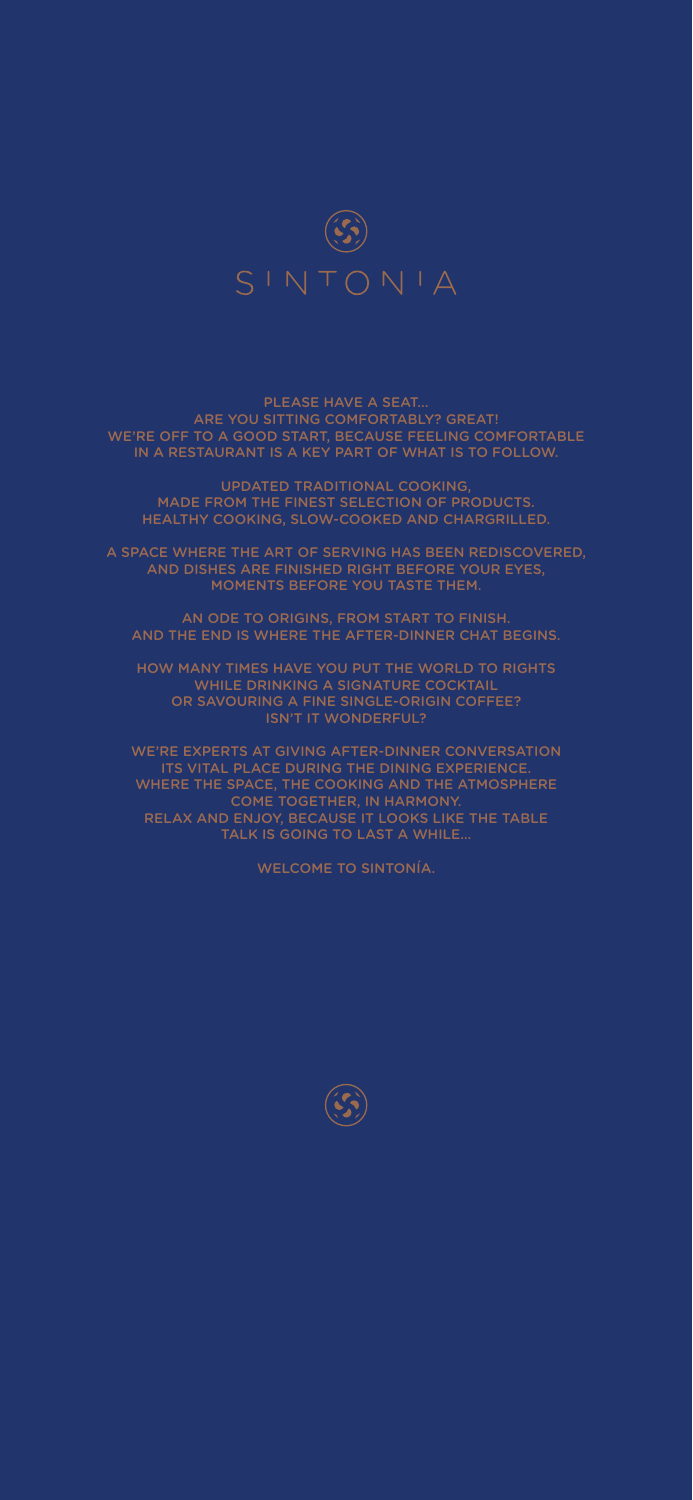

|  | COD GILDA WITH SWEET CHILLI<br>AND RED ONION                | 3.50     |
|--|-------------------------------------------------------------|----------|
|  | <b>@</b> ANCHOVY FROM "L'ESCALA"                            | 3        |
|  | FRENCH OYSTER WITH SMOKED BUTTER                            | 4,90     |
|  | <b>@</b> HUMMUS FROM "ALTA ANOIA" SERVED<br>WITH VEGETABLES | 8.50     |
|  | HAND-CUT IBERIAN HAM OF "GUIJUELO"                          | 25       |
|  | FREE-RANGE CHICKEN AND IBERIAN<br>HAM CROQUETTES            | 2.20 / U |
|  | RIPENED CHEESES OF THE MONTH                                |          |

## SINTONIA TASTING MENU

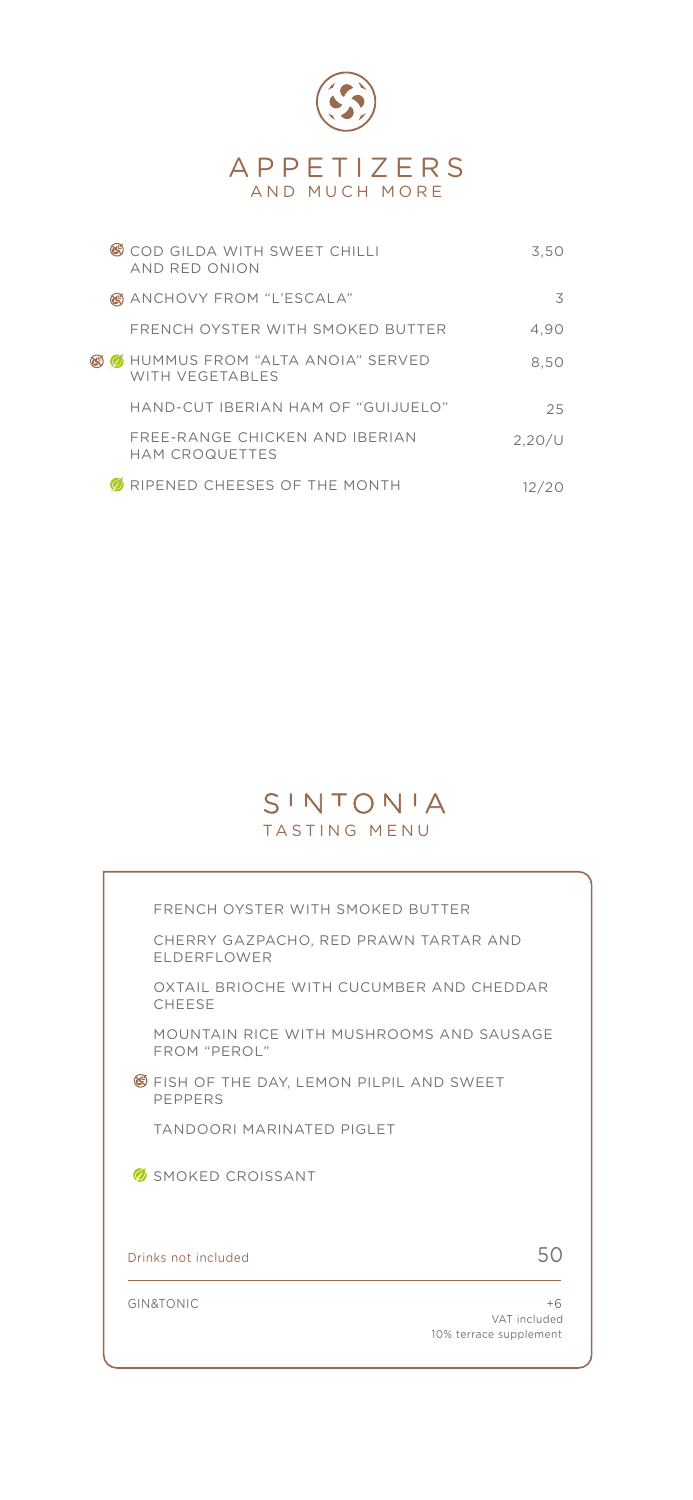| <b>STARTERS</b>                                                                                                             |       |
|-----------------------------------------------------------------------------------------------------------------------------|-------|
| RUSSIAN POTATO SALAD ROLLED IN<br><b>MASHED POTATO</b>                                                                      | 13    |
| CHERRY GAZPACHO, RED PRAWN TARTAR<br>AND ELDERFLOWER                                                                        | 18    |
| SEASONAL BROKEN TOMATO, SALMOREJO,<br>SPRING ONION AND MARINATED<br>FISH OF THE DAY<br>(OPTIONAL WITH TOFU)                 | 14    |
| WHITE ASPARAGUS FROM NAVARRA, PINE<br>TREE KEFIR, LEMON PEEL<br>AND QUINOA                                                  | 18    |
| XL CANNELLONI OF "ROSTIT" WITH FOIE<br>SAUCE AND MOREL MUSHROOMS                                                            | 19    |
| MAINS                                                                                                                       |       |
| <b>@ ROAST FISH OF THE DAY WITH SAUTÉED</b><br>GARLIC AND BITXO CHILLIES ON A BED OF<br>OVEN-BAKED POTATO, ONION AND TOMATO | S/M   |
| HAKE WITH LEMON PILPIL AND SWEET<br>PEPPERS JUICE                                                                           | 21    |
| G ROASTED MONFISH, BEURRE BLANC OF<br>"MOSSET", FENNEL SALAD AND ROES                                                       | 24.50 |
| (35) SEAFOOD RICE WITH RED PRAWNS AND<br>DRIED CHILLIES(MIN. 2 PAX)                                                         | 21    |
| ROASTED DUCK MAGRET WITH PINEAPPLE<br>CHTNEY, MANGO, GINGER AND SWEET<br>PASSION JUICE                                      | 19,50 |
| TANDOORI MARINATED PIGLET FROM<br>"CAN COMPANY"                                                                             | 24.50 |
| AGED BEEF STEAK TARTAR                                                                                                      | 24    |
|                                                                                                                             |       |

### TOPPINGS

| FRIED QUAIL'S EGG                     |    |  |
|---------------------------------------|----|--|
| OSIFTRA CAVIAR                        |    |  |
| FRIED QUAIL'S FGG WITH OSIFTRA CAVIAR | 13 |  |
| SMOKED FFL                            |    |  |
| <b>FRENCH OYSTER</b>                  |    |  |
|                                       |    |  |

### MIDDAY SINTONIA